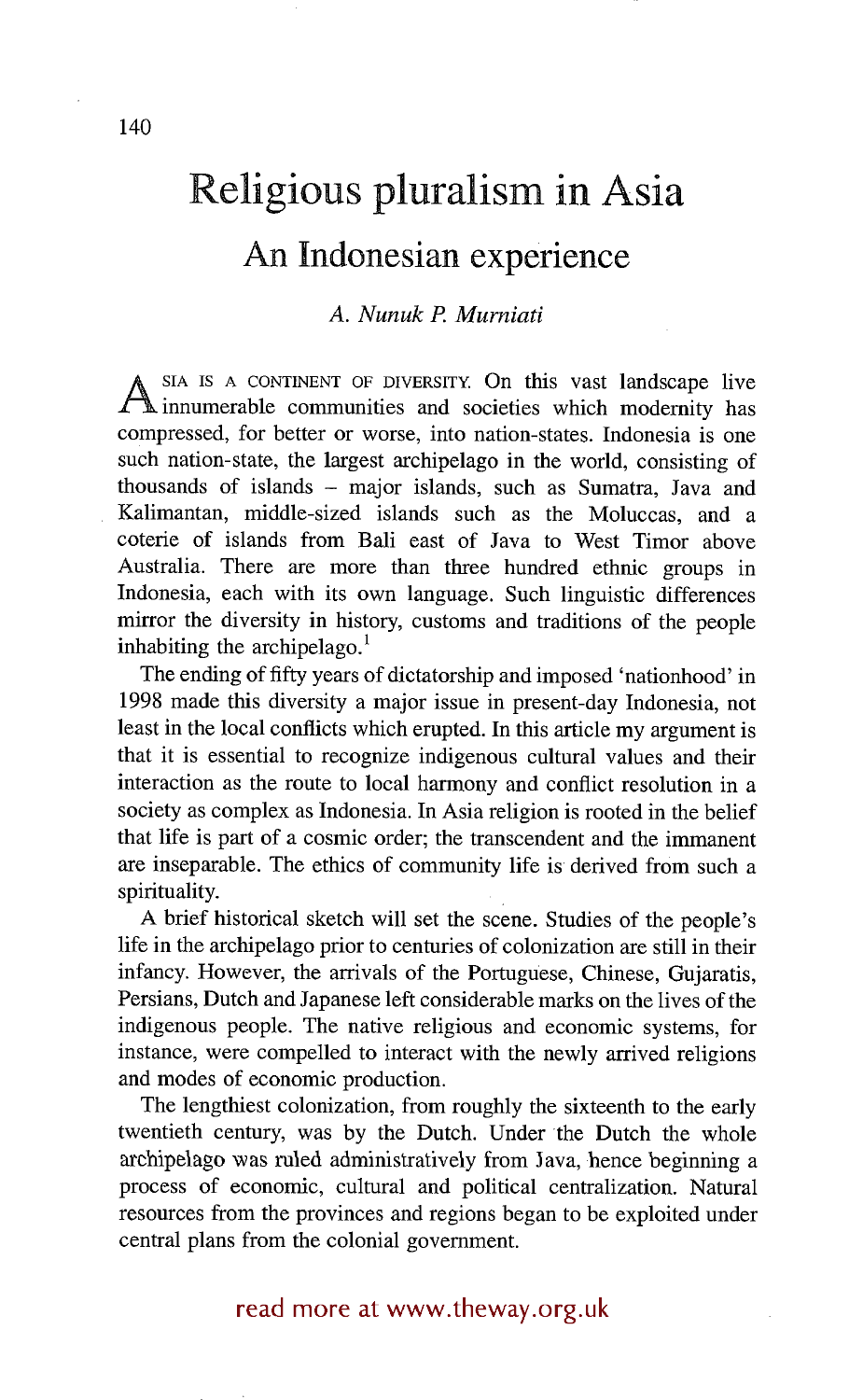In the early twentieth century Indonesia was characterized by the growth of nationalist movements. Both the nationalist struggle and the political climate following World War II shaped the destiny of Indonesia. The ensuing period of independent Indonesia since 1945 has so far witnessed only two presidents, Sukarno and Suharto. Under both presidents the unity of Indonesia was strongly projected to the outside world, the former emphasizing political aspects, the latter economic growth. The reality was and is, of course, more complex than the image. Especially under the Suharto regime, the almost 'natural' fact of diversity was suppressed, by coercion if necessary. The period following Suharto's resignation, however, has been marked not by relief but by complications deeply entrenched in Indonesia yet suppressed by the outgoing regime  $-$  that is to say, the fact of pluralism.

## *Indonesian societies in the Asian context*

Despite the much-heralded advent of industrialization, the predominant mode of living of most Asian societies is certainly agricultural. This fact is bound to have a certain impact on the cosmology, if not of most Asians, then certainly of the majority of Indonesian people who live from traditional agriculture. Agricultural cosmology is a way of life inseparable from 'nature'. It is a world-view whose contents and methods are drawn from one's feeling of being united with nature. Signs of nature are points of reference, not only for tilling lands or harvesting, but also for understanding temporal, spatial and social events. Both the signs of nature and events in social life point to, for lack of a better term, the 'mystery' in the universe.

Natural events are glimpses of the 'mystery' which is perceived to be transcendental. If natural events point to the Transcendent, it is through meditation *(tapa)* that people are in contact with the Transcendent. *Tapa* is an inner disposition and act of uniting one's own mind and feeling with the 'mystery' in and of the universe. While meditation is a mystical-spiritual act, it is also *the* locus in which one can find a source of insight concerning the ethical contents and directions of personal as well as community life. *Tapa* is the fountain of ethics for personal and community life. The sacred character of nature, universe, meditation, ethics, person and community is usually manifested in the meanings attached to religious symbols, and these symbols reflect what is regarded as sacrosanct in a certain community.

The meaning of such symbols varies from one ethnic community to the other, yet the difference is more apparent than real. Water, for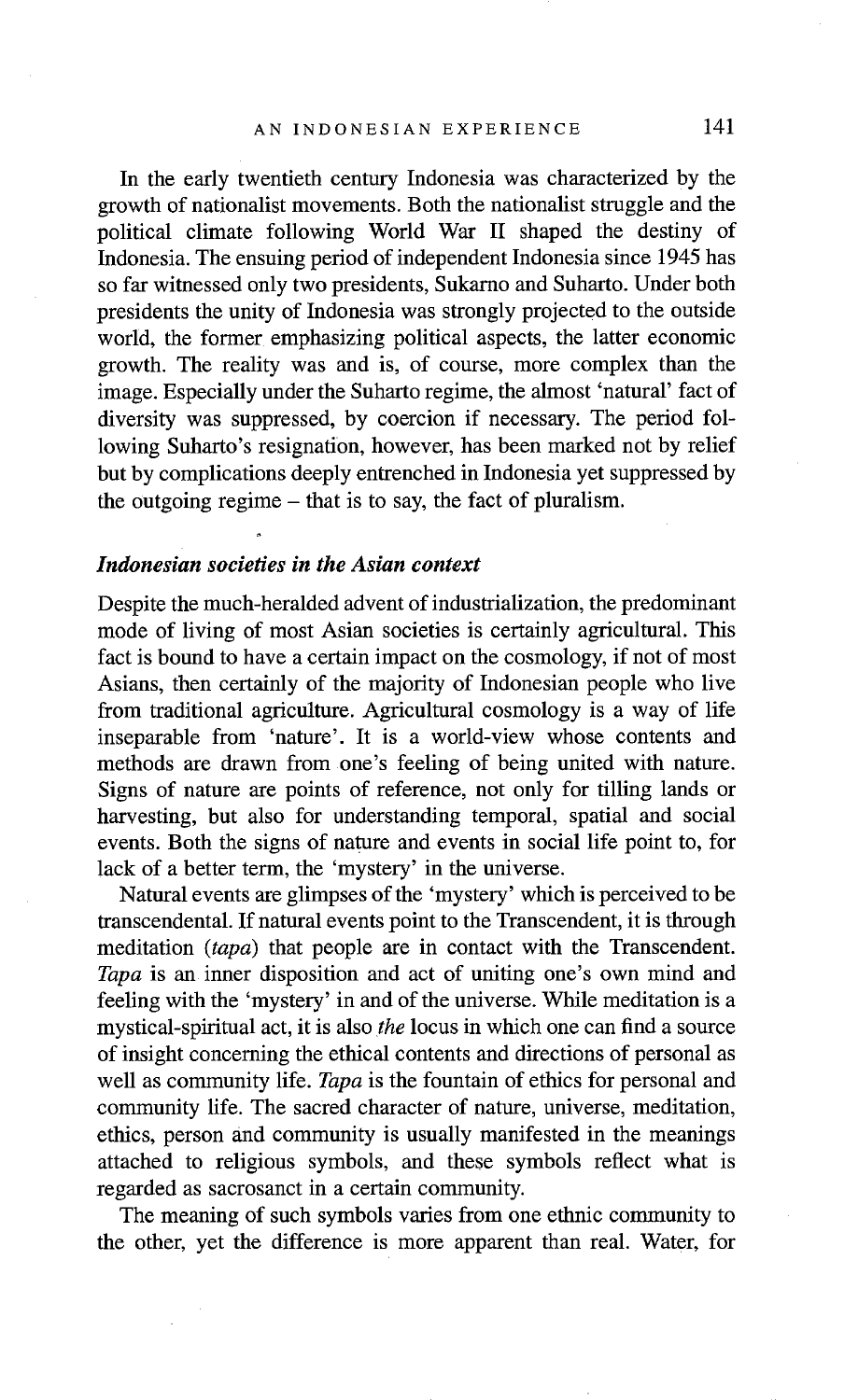instance, is constantly referred to as a symbol of self-purification. Events in the course of personal and communal life are moments at which these symbols are usually enacted. Shortly after the birth of a community member, for instance, an occasion is usually held for the whole community to pray for the newly born baby and the mother. Water, fruit, vegetables, an oil-burning lamp, a chicken or bird, are displayed as symbols. Water is believed to cleanse the soul and body of the baby and her or his mother from all diseases. The oil-burning lamp symbolizes the light for a new life journey, and agricultural products and the chicken or bird signify material welfare.

It is also within such a religious context that the four elements of nature (soil, water, air and fire) are believed to be the cosmic forces giving energy to life. If the cosmos is sacred, the connection between human being and cosmos is deeply religious. Human experience about the sacredness of these four elements of life is, according to Aloysius Pieris, a universal experience and is biblical in nature.<sup>2</sup>

'In the beginning of creation, when God made heaven and earth, the earth was without form and void, with darkness over the face of the abyss, and a mighty wind that swept over the surface of the waters' (Gen 1:1-2). What Genesis describes is God's act of creation from four inseparable cosmic elements. In many Asian societies, water has for long been regarded as the symbol of the feminine, whereas air and fire are the symbols of the masculine. These cosmic elements are *spiritually*  cosmic.

The agricultural mode of life is conducted in accordance with this system of belief in cosmic order. It is out of these relationships that peasants decide on the timing for sowing seeds as well as choosing suitable kinds of plants to grow. It is also through cosmic experiences that people look after their health and cure illnesses by applying herbal extracts from the natural environment. The centrality of such cosmic relationships is common across regions and ethnic groups in Indonesia, and any differences are attributable to variation in local conditions. Plurality within the context of such a cosmic order is egalitarian in character, and Furnivall, a scholar on colonial Indonesia, has described it as 'horizontal plurality'. In this analysis, this egalitarian and horizontal plurality has been turned into hierarchical and vertical differences under colonial rule, in the form of sharp social demarcation between European, Chinese and native groups.<sup>3</sup>

In the experience of bad leadership, people return to a belief in the cosmic order by expecting the coming of a just and wise leader called the 'Just Queen' *(Ratu Adil).* It is worth noting that the term is not 'Just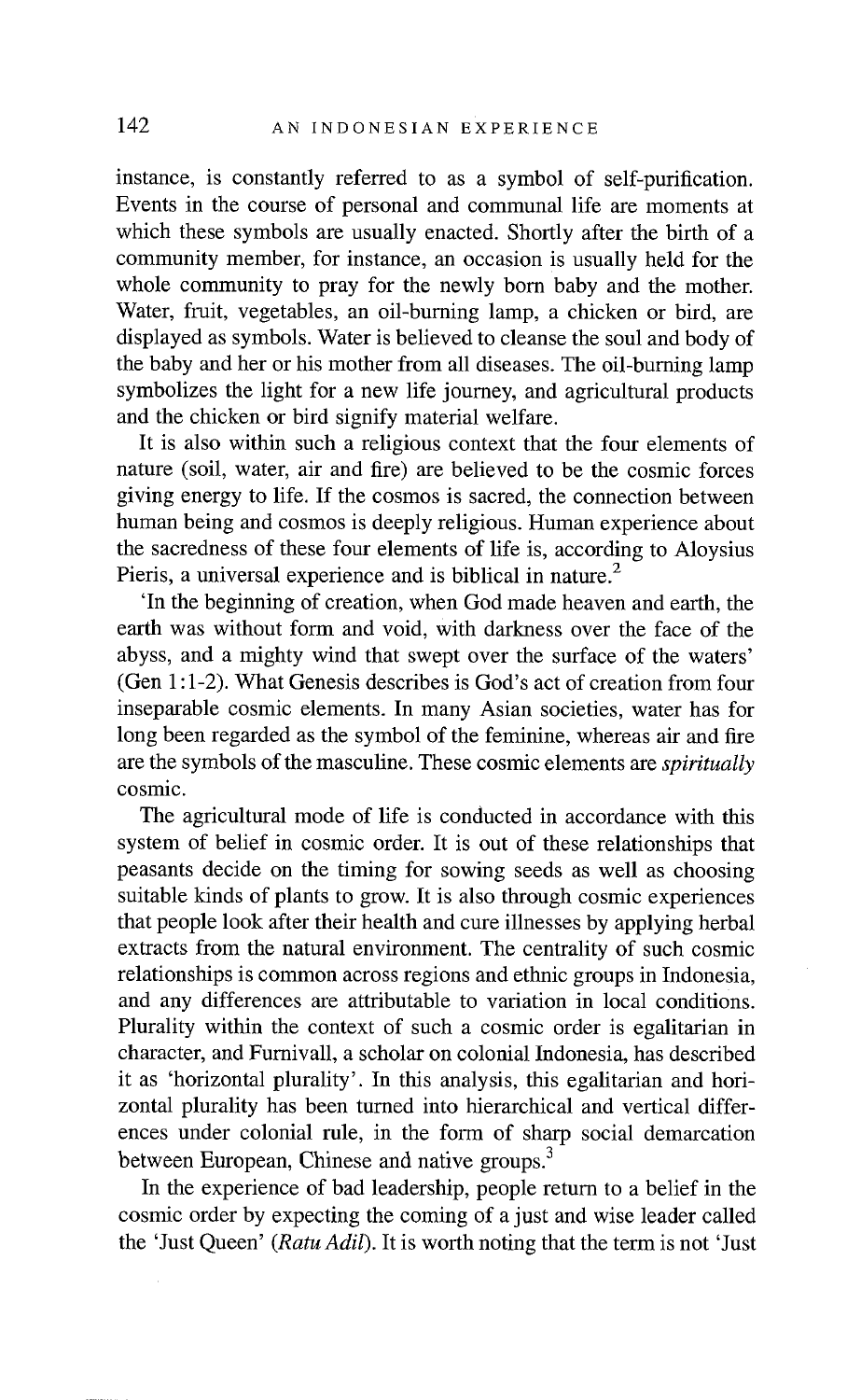King', for *Ratu* is feminine. It comes as no surprise that what is perceived as a good leader by most people in Asia is a leader with religious qualities rather than merely one with managerial skills. The religious qualities of a leader are of paramount importance in relation to the popular belief that such a leader is endowed with an egalitarian spirit deep-seated in the cosmic order. Predictably, this belief is related to what is expected of a leader: administration of justice and siding with the powerless. Good leadership is less about power than about establishing balanced relations between the cosmic order, the people, graceful personality and justice.

## *Indigenous spiritualities*

In Indonesia, the cosmic-based spirituality remains strong among peasants, fisherfolk, village women and other marginal groups. It is usually preserved in the form of folklore and other local community beliefs. What is sneered at by modern rationalism is for these groups never experienced as 'myth' (in the pejorative sense) but as a source of world-view, experience and ethical guidance. It is hardly possible, then, to understand the indigenous spiritualities of the Indonesian people without taking into account the so-called cosmic-based spirituality. It is also from this type of spirituality that the richness of cultural pluralism in the Indonesian context can be found.

## *The Hindu influence*

In the western part of Indonesia, people have been deeply influenced by Hinduism. Although historical record serves as a poor guide, this Hindu influence can be traced back to the centuries before what western scholars call the Middle Ages. People in this part of the archipelago believe that each religion embodies some element of truth. Because 'truth' is the reflection of the cosmic order, of which human beings and their life are part, *karma* and reincarnation are integral to religious belief and ethical conduct in society. *Karma* takes form in reincarnations. Since *karma* concerns the way justice is done for the suffering parties, it is no wonder that the oppressed have been the focus in such a system of spirituality. The following examples may illustrate what is meant by the spiritual foundation of life in the plural society of Indonesia.

*Suku Dayak* is the name for the ethnic group inhabiting some parts of Kalimantan Island (Borneo). They are known to have a special relation with their ancestral lands, a relation which is cosmic and mystical rather than functional and instrumental. One of the most central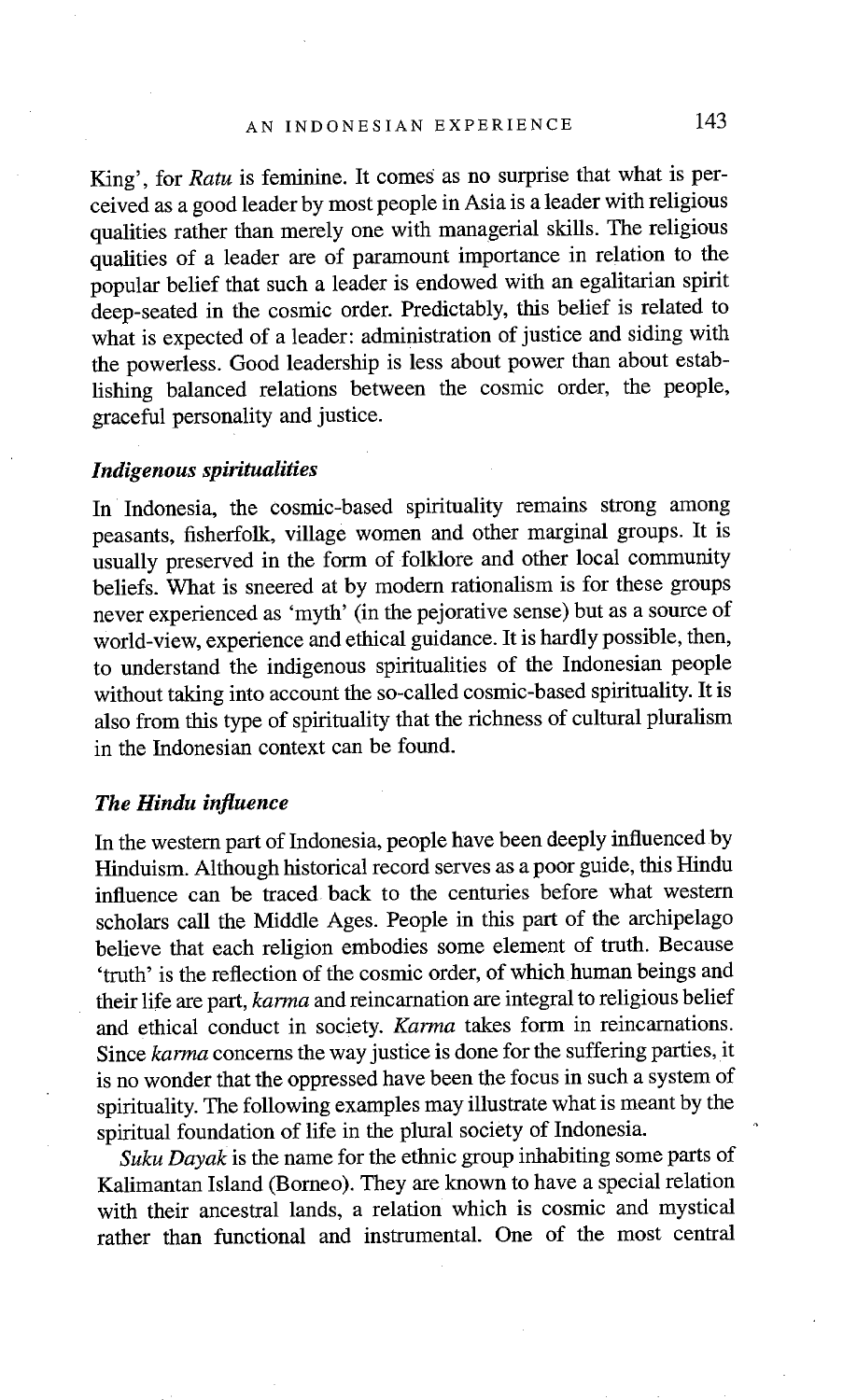dimensions in this relationship is 'the ethnic conception of 'continent' as a geopolitical conception. The term 'continent' refers to both territorial reality and cosmic entity. On it and in it, the Dayak people organize community life, which includes the collective maintenance and protection of the forests, land cultivation for rubber and daily necessities, the fiver and lake for fisheries, the residential area for family shelter, and the cemetery as a consecrated site.

What may seem to be simply a spatial reality is for the Dayak enclosed by mystical powers emanating from the Almighty. Their concept of the Divine cannot be inferred only from day-to-day affairs, but has to be traced in their historical processes recounted in oral traditions. 4 Their concept of the universe is based on an equilibrium of relationships between the reality of the individual and that of the communal. This notion of equilibrium is signified by the 'stretched house' *(rumah panjang).* A stretched house, regardless of its form and length, has a cloistered cubicle as well as an open room, the cloistered part designating 'the individual', and the open room 'the communal'. As with anywhere else, tension between the individual and the communal is a matter of routine, but sharing, solidarity, mutual help, honesty and equality are part of a highly valued communal heritage. There is no stark difference between the rich and the poor, and egalitarian community life is an esteemed cultural value.

# *Javanese culture*

Another good example of the spiritually based group is Javanese society. In the process of Dutch colonization, Java became the centre for controlling the whole Indonesian archipelago. It was then that other islands were called *'outer* islands'. Being the centre of the colonial rule, Java was gradually looked up to by the population in other regions. The dominance of Javanese culture in Indonesia can hardly be separated from this historical process.

Like many other ethnic groups in Indonesia, the Javanese have an indigenous cultural heritage originating from centuries before Dutch colonization. Unlike other ethnic groups, however, Javanese society has long been organized into hierarchical divisions, and Dutch colonial rule simply reinforced them. There are at least four strata in the hierarchy: the *priyayi* (nobility), the *santri* (educated Muslims), the educated villagers, and the poor people in villages.<sup>5</sup> While these four groups constitute the so-called Javanese society, the typical indigenous elements in Javanese culture can be found more in the way of life of village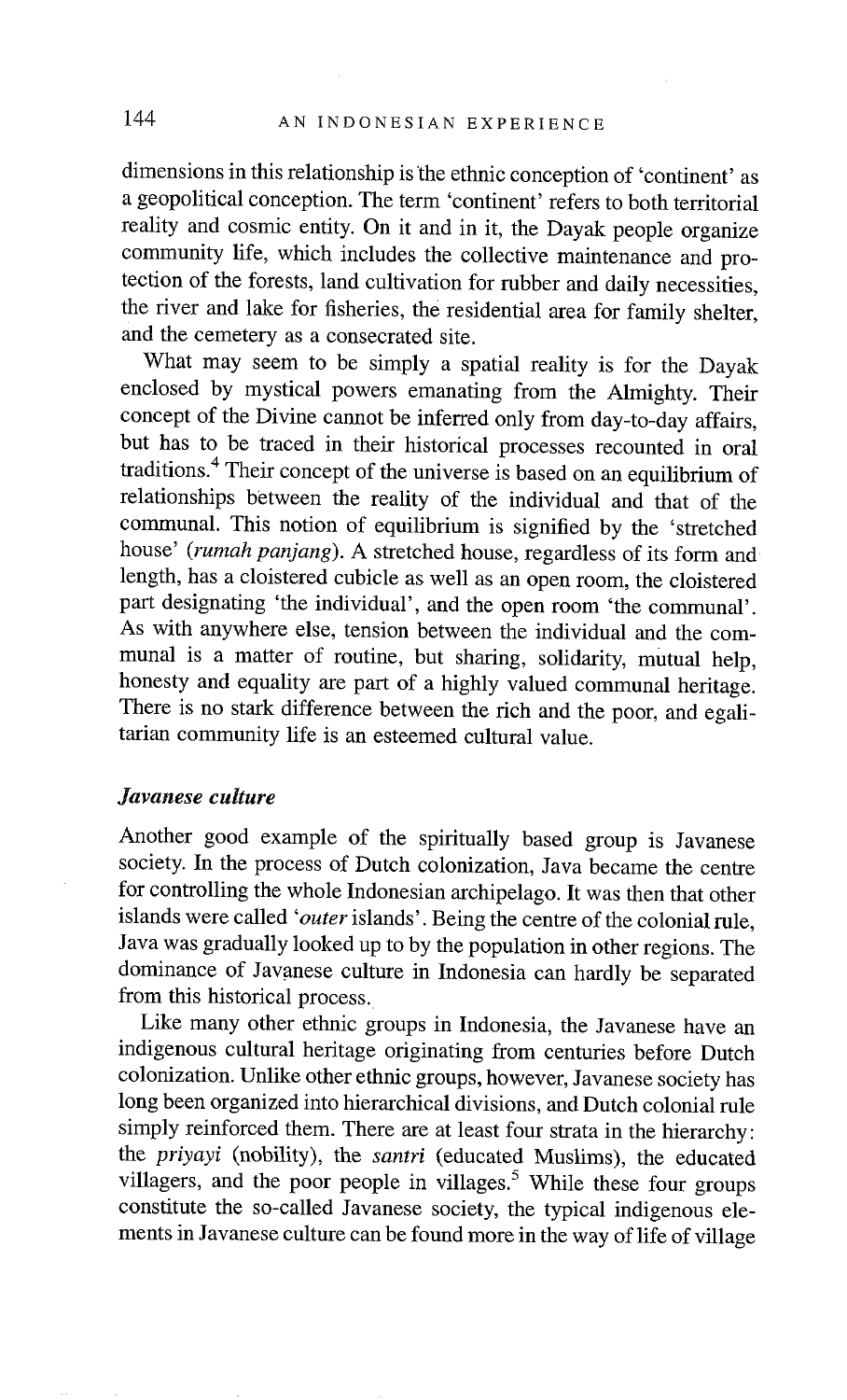people. It is among these groups that some cultural similarities between the Javanese and other ethnic groups are discernible. The Javanese villagers also believe that the cosmos has two inseparable dimensions: *jagad gedhe,* the macrocosmos, and *jagad cilik*, the microcosmos.

*Jagad gedhe* is the macro sphere of human life in the universe, related to the natural and social environment. *Jagad cilik* is the micro realm of human life as an individual in relation to her or his Creator. The inseparability of *jagad gedhe* and *jagad cilik*, and the convergence of the two, reflects the nature of the relationship and of the synthesis between the transcendent and the immanent. It characterizes the relationship of the individual with God and with her or his social and natural environment. The idea of *karma* and reincarnation deeply influences ethical conduct in community life, as it is manifested in the ideal of respect and compassion for 'thy neighbours', for they are the embodiment of ancestors and the presence of God, the medium of both 'curse' and 'blessing'.

The cosmic nature of personal and communal life in this belief system is so environmentally oriented that protection of the environment has never been a major problem. For example, the central role of women in looking after and protecting the seeds of plants is strongly maintained. At the heart of this popular belief is the idea that 'those who control seedlings hold the key to survival'. To maintain this tradition, many Javanese farming communities still perform the centuries-old custom of calling upon *Dewi Sri,* the Goddess of Rice. Before harvest, a group of women go to the rice field to select good rice grains for seeding. After holding a religious ritual calling upon *Dewi Sri,* the women cut the stalks of these good rice grains and carry them home. The rice stalks are stored in a *senthong* (inner cubicle of a house) which men are not permitted to enter. An oil-burning lamp and ritual dishes are put in the cubicle, reflecting the sacred character of the place. Only women are permitted to go in. The stock of rice seeds illustrates the centrality of women's position in community survival and life. Indeed, community life in Javanese villages is deeply characterized by gender egalitarianism.

## *The Mentawai*

Such a gender-egalitarian culture can also be found among *Mentawai*  communities in the municipality of Padang Pariaman, West Sumatra. In terms of flora and fauna, the area where the *Mentawai* people live has been protected from outside intrusions and retains a certain environmental naturalness. The main activity of men for the whole family is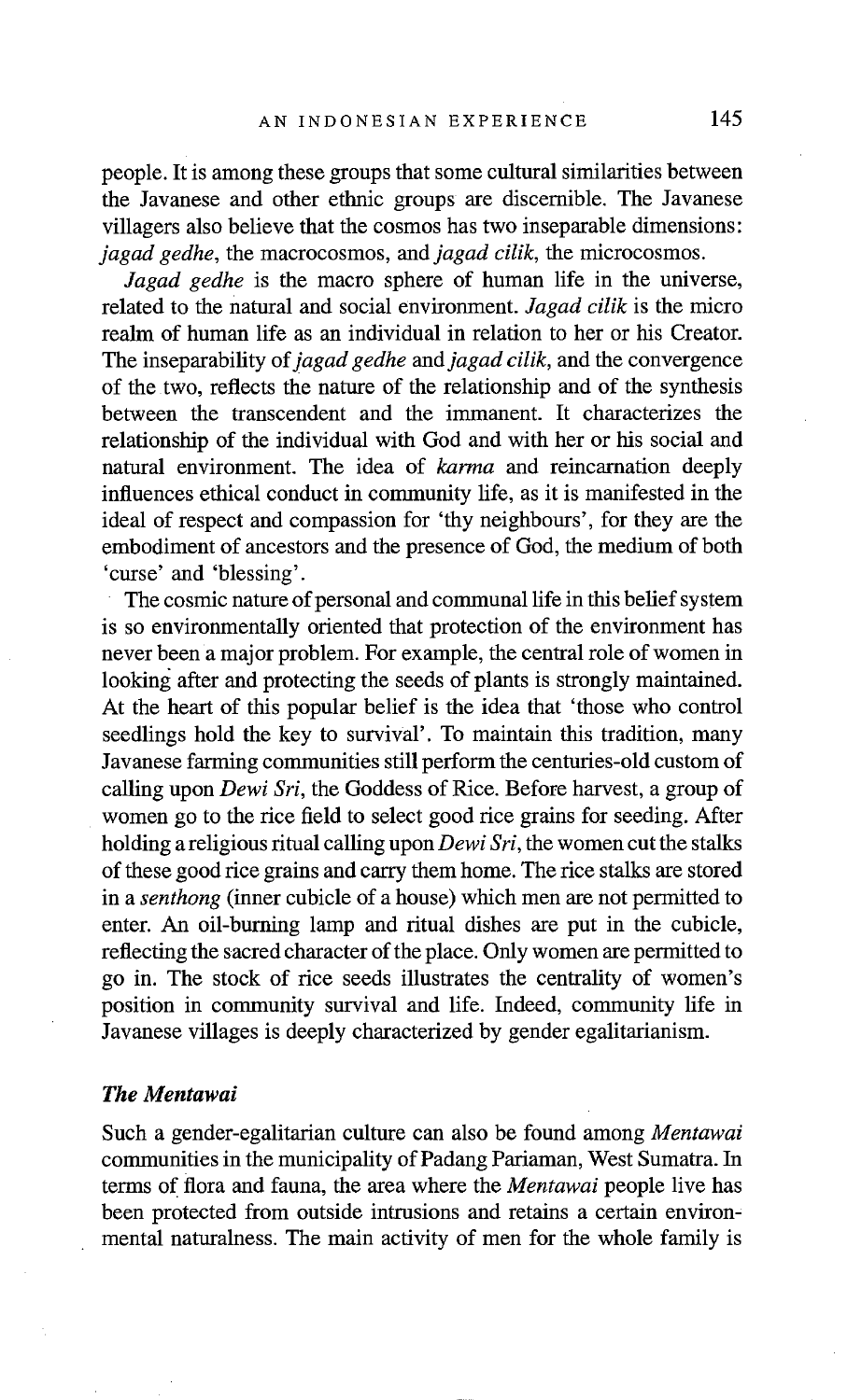hunting. Animals are believed to be the embodiment of spirits outside *uma* (home), whose presence is friendly to the residents of an *uma*. The diminishing number of animals for hunting encourages the *Mentawai*  people to breed cattle. Hunting is regulated according to a temporal order based on religious rituals. When such rituals have been performed and the hunting season begins, some taboos are strictly enforced on the hunters. At the heart of these taboos is a deep respect for the cosmic spirits which are believed to regulate community life. Before departing, for instance, men are forbidden to have sexual intercourse with their wives, and they are not permitted to fell trees. Such taboos are enforced unconditionally for the purpose of successful hunting. There may seem to be no logical connection between the observance of a taboo and successful hunting, but logic works through a belief in the cosmic order in which hunting is bound to be an act of destruction unless natural equilibrium is strictly observed.

Similar belief in such a cosmic order is applicable to other ethnic groups in other parts of the Indonesian archipelago. Many ethnic customs that are religious in nature are expressions of close affinity between the transcendent and the immanent. Transcendental experience is entered into through meditation *(tapa)* and other religious rituals intended for community safety and welfare, as well as community thanksgiving and penance. Immanent experience is usually expressed in community sharing, solidarity and mutual support.

It is difficult to attribute the withering away of this belief system directly to the advent of ecclesiastical religions and modern marketorientated commerce and industry. The most we can say is that the intensification of the latter has coincided with the gradual disappearance of the former. Ethnic religious celebrations are emptied of their substance, especially when such celebrations are turned into a spectacle for tourists. In many respects, the politics of economic development by the Indonesian government has speeded up this market focus of ethnic cultural traditions. However, the economic crisis which beset Indonesia in 1998 has suddenly caused many people to return, for better or worse, to their ethnic traditions. We may see it as a form of escapism, but this change in attitude may also be the process for rediscovering the indigenous spirituality for survival.

#### *Being Catholic in Indonesia*

I am a woman, a Javanese Catholic, who feels at home in this plural society. My father came from a village background, my mother from a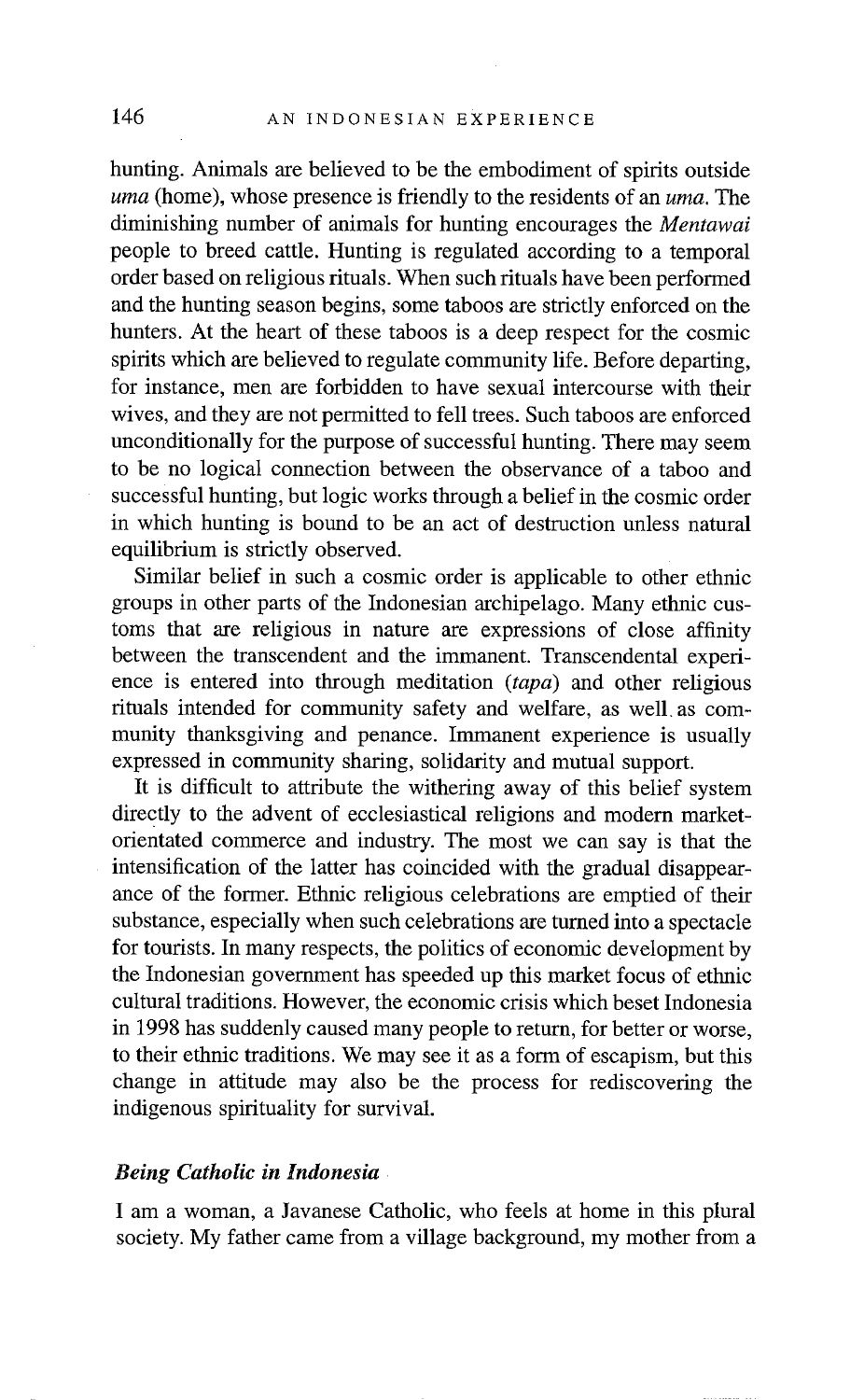noble family. My grandparents observed the 'religion' of Islam but strongly adhered to the Javanese 'belief'. They became Catholic by following their children who were baptized while attending Catholic schools. My grandfather on my mother's side was a Javanese *guru* and ascetic highly respected by the community. Despite his noble origins, he was known to be a man very close to the lives of ordinary people. He believed in reincarnation, and it is out of this belief that he accepted Jesus as the incarnate God. For my grandparents, there is no contradiction between being Christian and being Javanese.

In many respects, this is quite different from the way my parents lived a Christian life. They received their Catholic teaching from teachers of religion and Dutch Catholic nuns. Being taught Catholicism through the school system, my parents were inevitably influenced by Dutch theology and doctrine. In theory at least, there is no necessary contradiction between observing Catholicism and being a Javanese holding a religious belief system much older than the arrival of Catholicism in Java. In practice, however, there is often a dilemma. Sometimes I felt it was very difficult to accept some aspects of the Javanese cultural heritage taught me by my parents. I know well that my parents faithfully observed Catholic and church doctrines in their life and in educating their children, but despite all the potential for dilemmas, we have no difficulty in our relationships with relatives who are Muslim. In areas of social and community life, the starting point for any relationship is not 'religion' but 'culture'.

Gradually I learned how to be Catholic and Javanese at the same time. The habit of doing meditation and fasting over several days for a certain intention, for instance, is very much part of both Javanese religious tradition and Catholicism. To do a *tapa* is more than simply praying in the modern sense, but is an act of self-sacrifice in the process of attaining something noble. The act is also at the heart of our Catholic faith, perhaps best referred to as the passage from death to resurrection. The act of *tapa* and self-mortification touches the deepest realm of our sense as sinners before God. Between God and us lies not one-way traffic, but mutual relations that can only be experienced through reciprocal acts. If God has given us life in all its splendour, there is nothing more noble than our act of returning the very love which makes us part of God's life. Herein lies the meaning of *tapa* and self-sacrifice.

These rites of self-sacrifice are common among almost all ethnic communities in Indonesia, normally represented by animal sacrifice. The act of sacrificing is a constant aspect in all ethnic religious rites. For the Javanese, for example, animal sacrifice takes the form of a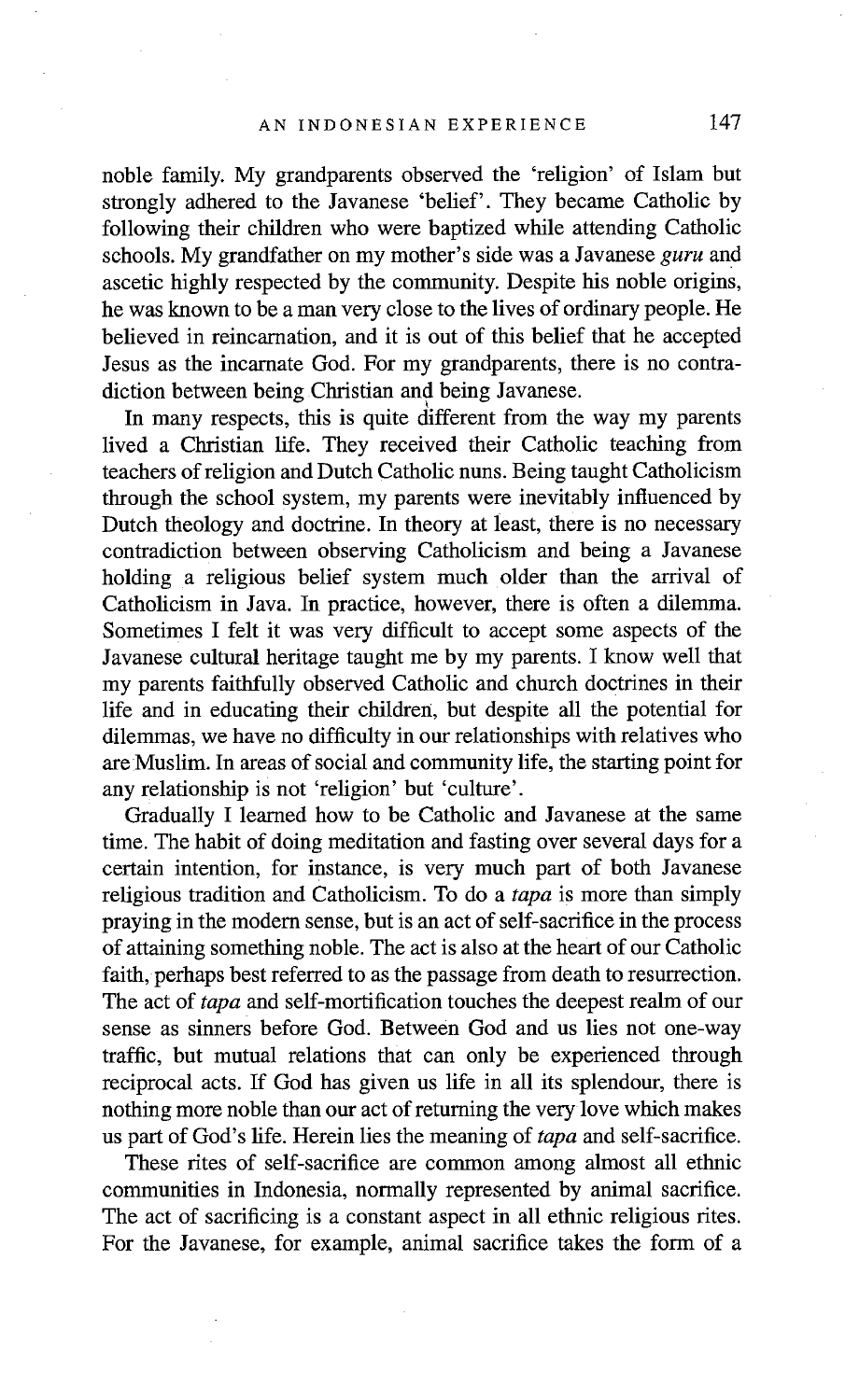# 148 AN INDONESIAN EXPERIENCE

black-feathered chicken. Of course, there remains a breach between such a rite and the Christian notion of sacrifice, but the psychological affinity is close enough in the cultural sphere, particularly with regard to how to deal with the 'reality' of sins and original sin. The consequence of original sin is death. Thomas Merton has rightly pointed out that death would remain incomprehensible, and we can never grasp the meaning of it, unless we enter into the mysterious paradox that unites death and life. Death and life constitute a paradoxical reality that makes life dynamic. Death is the face of despair, and life is the fullness of hope.<sup>6</sup> Unless we experience the two in balance, the fear of death will overwhelm us and it will make us deny the very life we want to live.

Javanese village people sustain such a balance through rites of sacrifice. These rites *re-present* the whole passage of human life unfolding in a series of deaths and resurrections, despairs and hopes. The whole passage is cosmic and theological in character, and the fullness of human life lies in partaking of and being in this process. It is in this process that the Divine enters into the domain of human life at the same time that human life is elevated to the realm of the Divine. Incarnation and reincarnation are part of the process, and belief in eternal life is its end point. All creatures experience this process, and it is from this belief that respect for animate beings is at the core of Javanese spirituality. The Javanese have a habit of talking to animals and plants as their animate counterparts. Despite being regarded as superstition *(tahyul)* by the authorities of formal religions, most people in the village, especially women, continue doing it. It is also out of this habit that familiarity with the natural environment has for long been an important element in Javanese village life.

There is something in the customs and traditions of the Javanese which is not unlike what Jesus has done for salvation. John's theology suggests that Jesus is saving us through his *persona* as Christ. Paul's theology suggests that Jesus is saving us through his work. These two theologies combine Jesus' relationship to God and his immanent involvement with the reality of his society. These two moments of salvation are achieved through his sacrifice and blood.<sup>7</sup> It is indeed the theology of the cross that underlies the way the Javanese Catholics experience their faith, a faith which is both Catholic and Javanese. Only by total immersion in this cultural experience are the Javanese Catholics capable of establishing genuine relations with 'their neighbours' in a society characterized by religious, ethnic and linguistic plurality.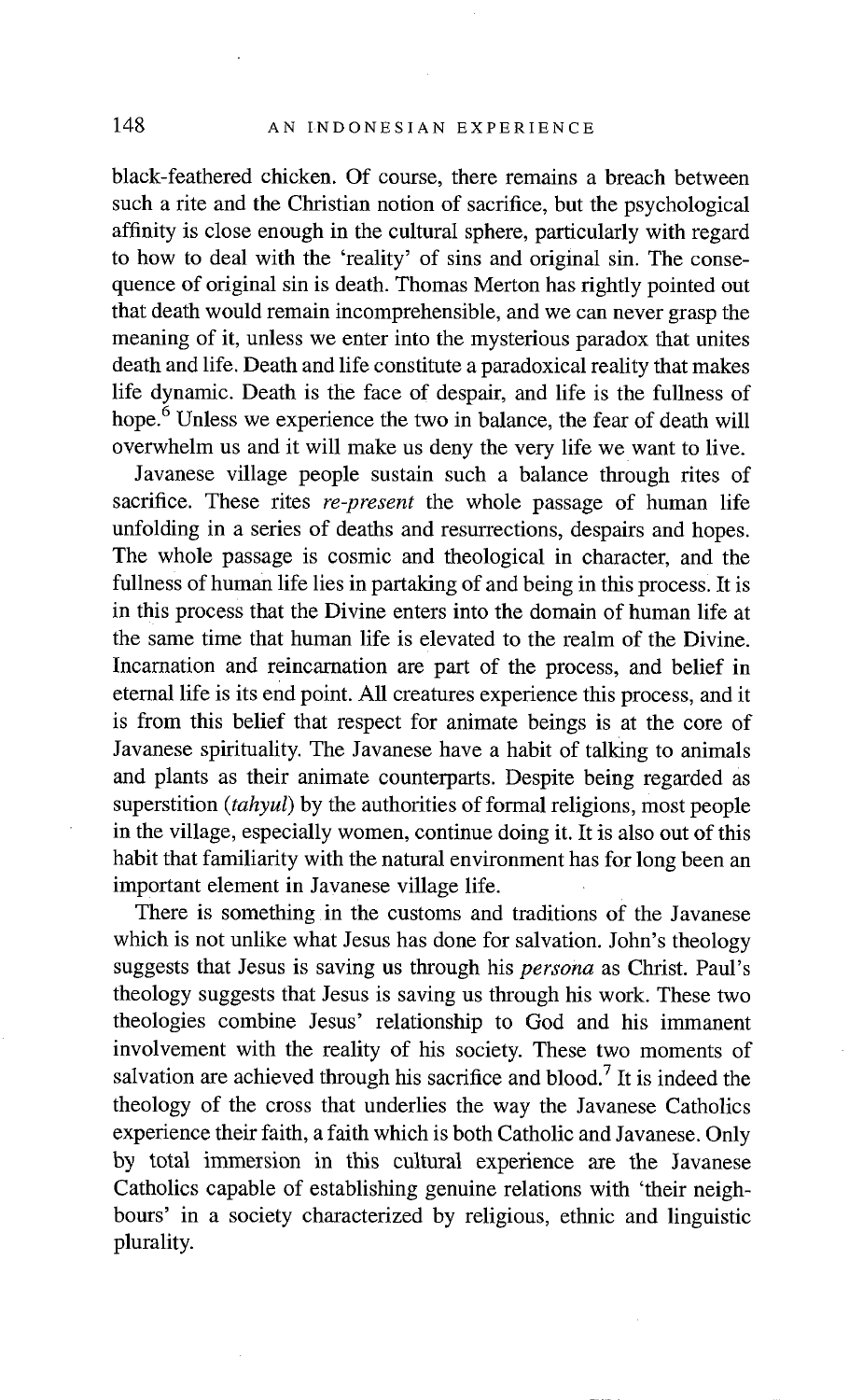This is also the cultural setting within which the local Church in Java lives. It is communities of the faithful who are Catholic by being Javanese, and vice versa. There is no contradiction, at least in theory, between being Catholic and being Javanese. As a local church communities of Catholics cannot escape the reality of incarnate salvation; it means being rooted in local culture. Unfortunately, this notion of 'local Church' has so far been confined to the practices of liturgy. Even in this area, there is still a wide discrepancy between the liturgical symbols for Catholic celebrations and symbols that are culturally meaningful for the local communities. For sure, the tension between the 'universality' and 'locality' of the Church can never be resolved cheaply and easily. But it is also true that local church leaders always show lukewarm attitudes and a lack of creativity in accommodating the live spiritualities of local communities.

Gender and culture have become two focal points in the ongoing critiques of the destruction of indigenous cultural traditions and policies of growth-oriented development. Asian feminist theologians in the 'Women's Commission' of the Ecumenical Association of Third World Theologians (EATWOT) seek to resuscitate Asian spiritualities rooted in the indigenous communities. There is currently a growing Christian feminist movement in Indonesia, of which I am part, moving back to indigenous spiritualities. It is not 'development' as such which is at issue. Rather, as is evident in the ongoing economic, political and environmental crisis in Indonesia, what we contest is a model of development which relinquishes indigenous traditions and spiritualities on the altar of economic growth. This, in sum, is the historical challenge for the Christians in Indonesia as they make their journey on the path of our Lord's incarnate salvation in a plural society.

*Agustine Nunuk Prasetyo Murniati* was Dean of 'Tarakanita' Social Welfare Institute. The first Catholic Indonesian feminist theologian, she now lectures at the major seminary St Paulus Yogyakarta, is Director of Yayasan Bina Karya Sejahtera Yogyakarta, Co-ordinator for EATWOT Indonesia, and Chairperson of Indonesia Women's Solidarity for Human Rights.

#### **NOTES**

1 Hildred Geertz, 'Indonesian culture and communities' in Ruth T. McVey (ed), *Indonesian Southeast Asian studies* (New Haven: HRAF Press, 1967), p 24.